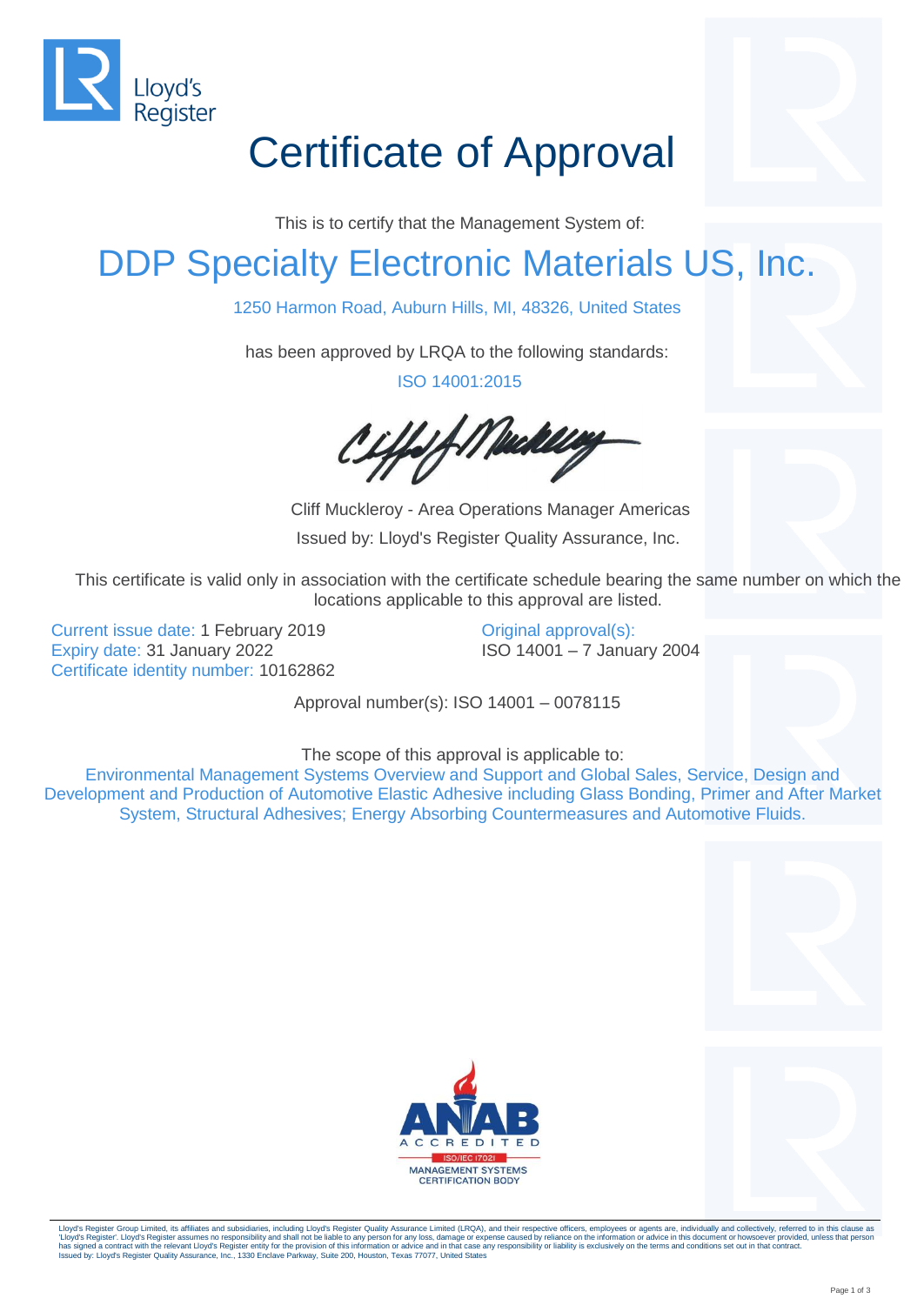

## Certificate Schedule

Certificate identity number: 10162862

| Location                                                                                                                                                                                    | <b>Activities</b>                                                                                                                                                                                                                                                                                   |
|---------------------------------------------------------------------------------------------------------------------------------------------------------------------------------------------|-----------------------------------------------------------------------------------------------------------------------------------------------------------------------------------------------------------------------------------------------------------------------------------------------------|
|                                                                                                                                                                                             |                                                                                                                                                                                                                                                                                                     |
| 1250 Harmon Road, Auburn Hills, MI, 48326,<br><b>United States</b>                                                                                                                          | ISO 14001:2015                                                                                                                                                                                                                                                                                      |
|                                                                                                                                                                                             | <b>Environmental Management Systems Overview</b><br>and Support for Global Sales, Service, Design and<br>Development, Production of Automotive Elastic<br>Adhesive (including Glass Bonding, Primer and<br>After Market Systems), Structural Adhesives,;<br>Plastic Bonding, and Automotive Fluids. |
| Dow Brasil Indústria e Comércio de Produtos<br>Químicos Ltda.<br>Pindamonhangaba Plant, Av Tobias Salgado, 345<br>Distrito Industrial, Pindamonhangaba, CEP<br>12412-770, São Paulo, Brazil | ISO 14001:2015                                                                                                                                                                                                                                                                                      |
|                                                                                                                                                                                             | Manufacturing of Glass and Plastic Bonding<br>Systems.                                                                                                                                                                                                                                              |
| <b>Hillsdale Operations</b>                                                                                                                                                                 | ISO 14001:2015                                                                                                                                                                                                                                                                                      |
| 190 Uran Street (195 Building), Hillsdale, MI,<br>49242, United States                                                                                                                      | Manufacture of Structural Adhesives and Glass<br>Bonding Aftermarket Systems.                                                                                                                                                                                                                       |
| <b>Brake Fluids</b><br>Building 304, Washington Street, Midland, MI,<br>48667, United States                                                                                                | ISO 14001:2015<br>Manufacture of Brake Fluids.                                                                                                                                                                                                                                                      |
| <b>Glass Bonding</b>                                                                                                                                                                        | ISO 14001:2015                                                                                                                                                                                                                                                                                      |
| Buildings 100/800, Washington Street, Midland, MI,<br>48667, United States                                                                                                                  | Manufacture of Glass Bonding Adhesives.                                                                                                                                                                                                                                                             |
| <b>BetaMate</b><br>Building 1037, Washington Street, Midland, MI,<br>48667, United States                                                                                                   | ISO 14001:2015<br>Manufacture of Plastic Bonding and Intermediates.                                                                                                                                                                                                                                 |





Lloyd's Register Group Limited, its affiliates and subsidiaries, including Lloyd's Register Quality Assurance Limited (LRQA), and their respective officers, employees or agents are, individually and collectively, referred